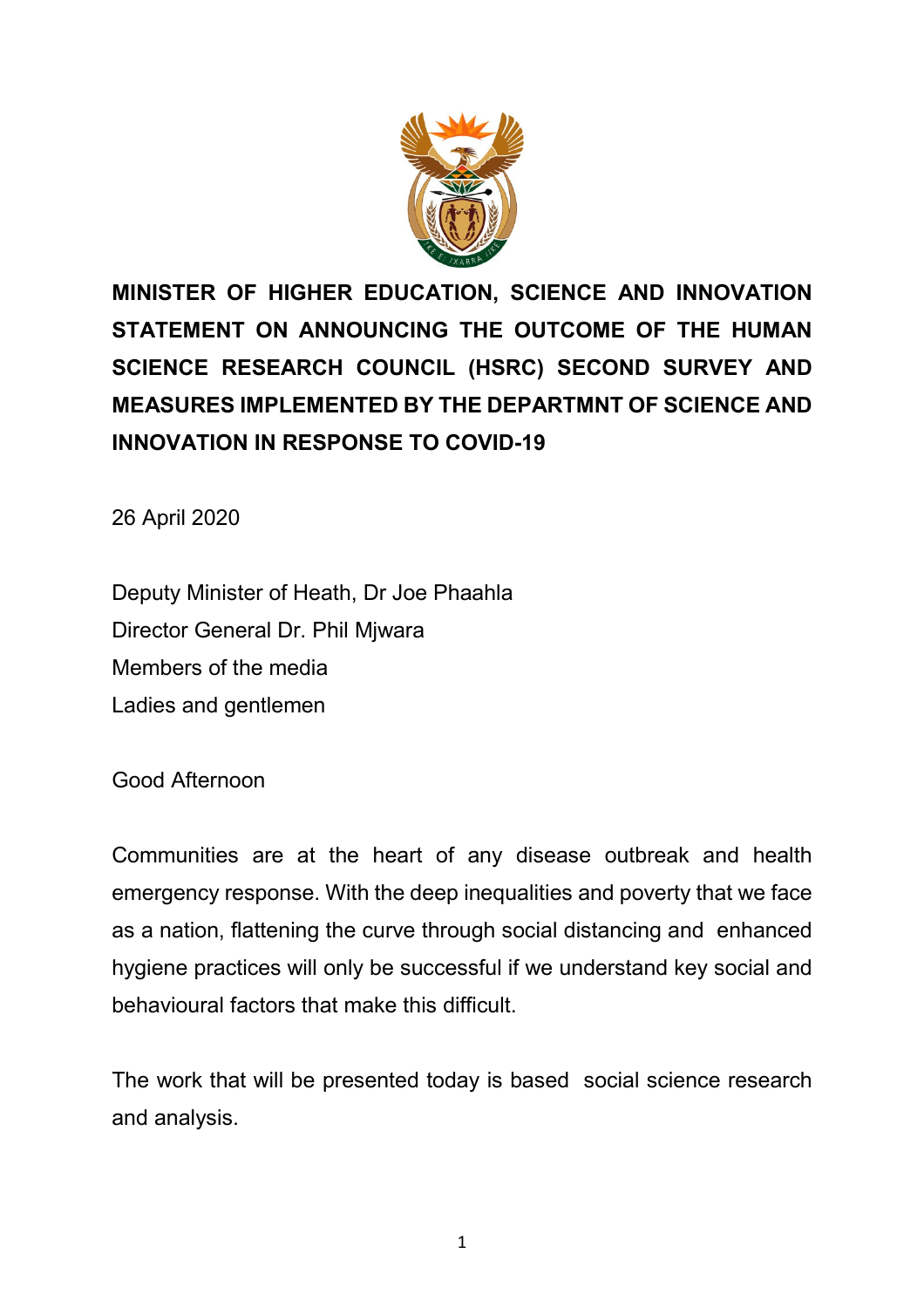Led by our entity, the Human Sciences Research Council (HSRC), the research was made possible through a partnership not only of key social science research organisations in South Africa but also with the banking sector and non-governmental organisations.

I would like to thank all these partners who have made valuable contributions and would like to use the opportunity to call on other businesses and civil society organisations to join the partnership in order to strengthen our response to the Covid-19 pandemic.

The research that will be presented today confirms many conclusions that were already factored into South Africa's COVID-19 response strategy but like all good social science research, it has help to quantify the extent of the challenge and provide a more nuanced way of understanding the challenge.

This includes the issue of tobacco and alcohol access which received considerable attention on social and mainstream media.

Good social science research also helps to highlight areas that require greater attention by society as a collective. One such area that emerged during the research was access to chronic medication.

This vital scientific work draws on a number of information sources including two large surveys, the first when the lockdown just began and the second which happen well into the lockdown phase.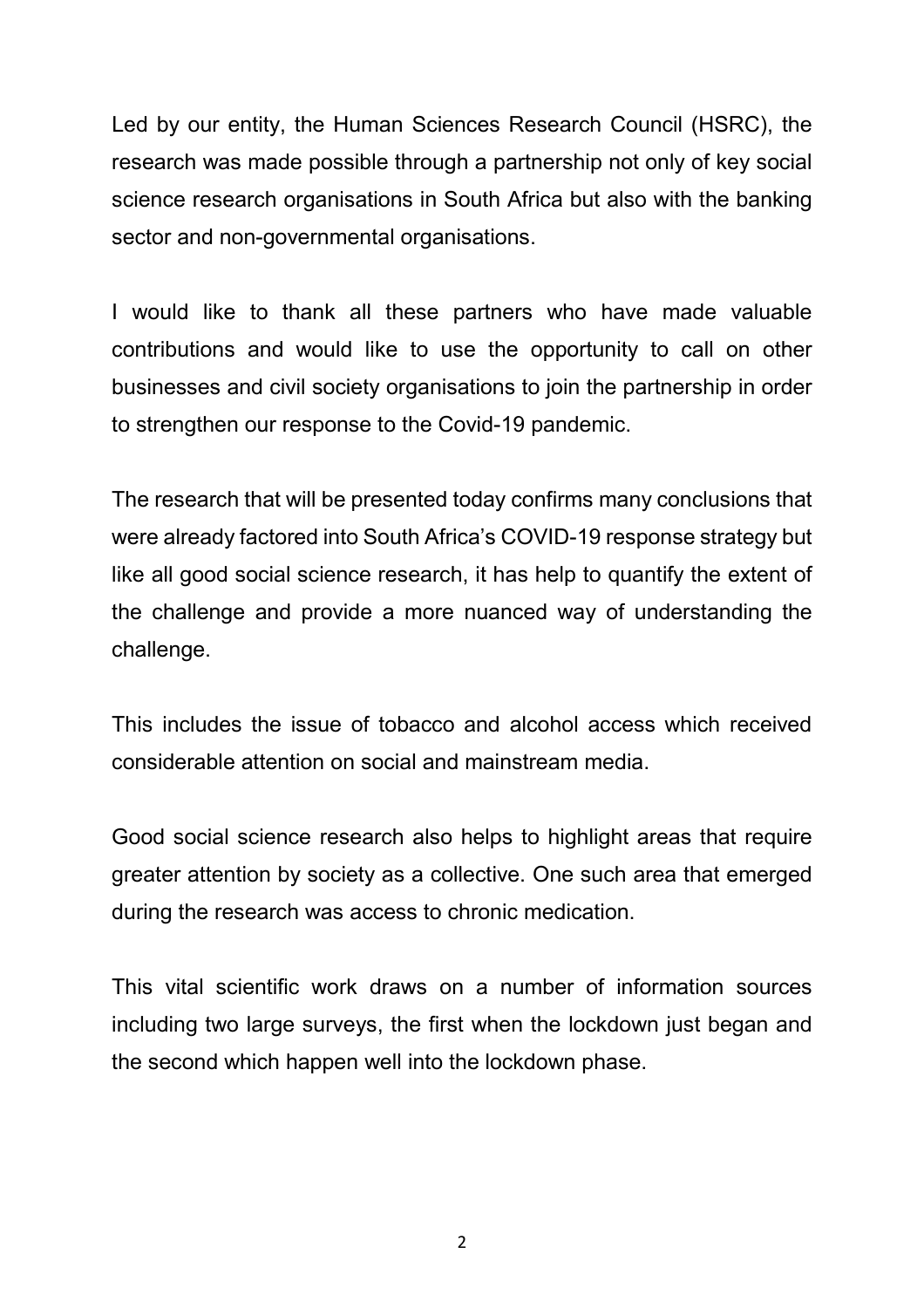The results that will be presented today draw on the second survey. The good response rate for both surveys benefitted from both social and the mainstream helping to get people to respond.

We commenced with this second wave of the survey from Tuesday the 7<sup>th</sup> April 2020 – Tuesday 14 April 2020 and looked specifically at the lockdown implemented from 27 March to 16 April.

The survey was conducted on the social media platform Moya Messaging which was accessed data free.

The survey looked at some of the following issues:

- What type of community the respondent lives in,
- Access to services for drinking and sanitation,
- Knowledge about the coronavirus including preventive measures, primary concerns about the virus, does a lockdown help to prevent the spread of the virus,
- Perceptions about personal risk in relation to contracting the virus,
- Travel, movement and adherence to social distancing guidelines,
- Access to food during the lockdown,
- Testing for COVID-19 and Coronavirus,
- The socio-economic impact of the lockdown on the respondent and his/her household,
- Whether the respondent was subjected to gender based violence during the lockdown,
- Activities undertaken by the respondent during the lockdown.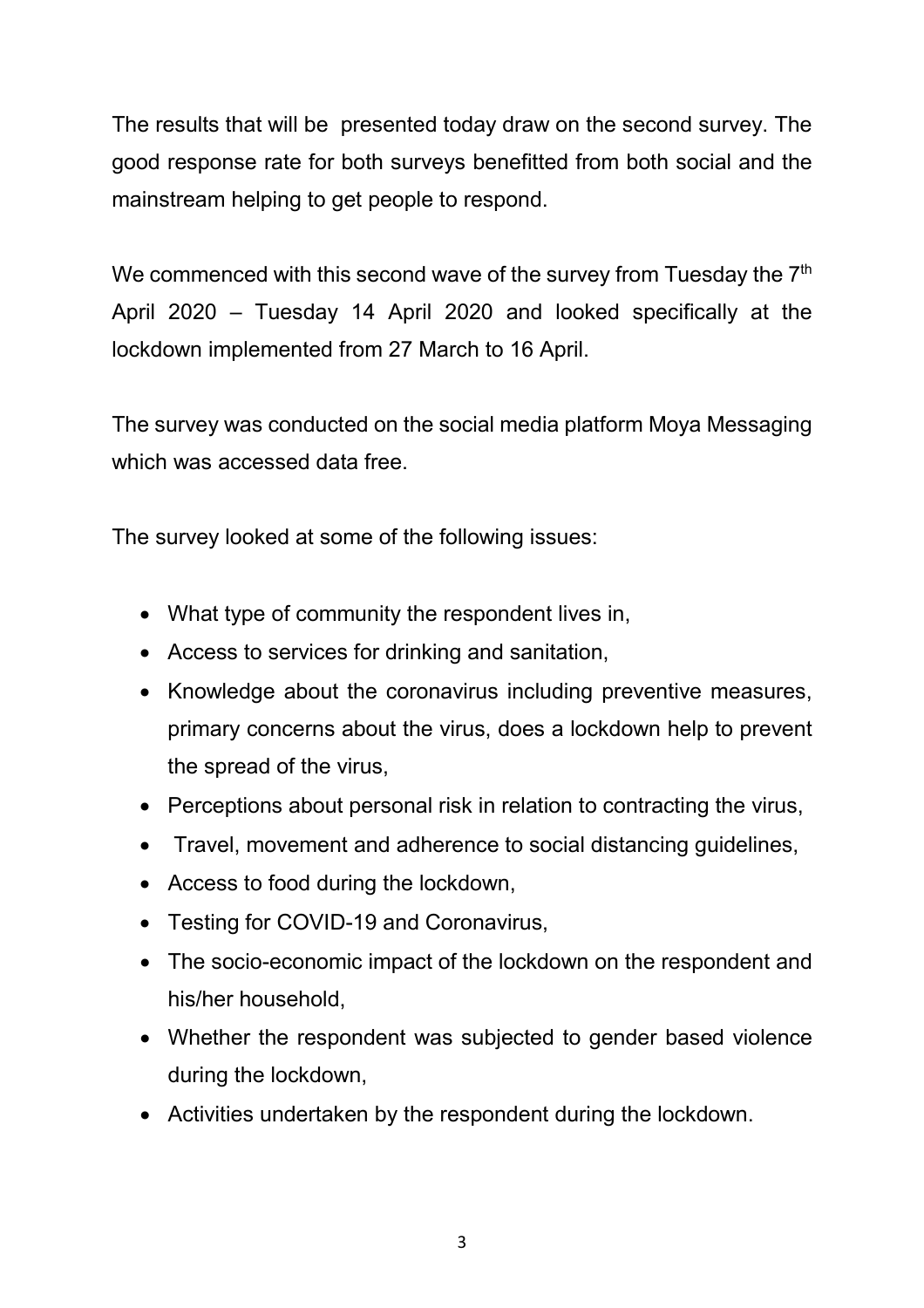The second part of the survey included telephonic qualitative questions which provided deeper responses from respondents, particularly those with minimal internet access of out of coverage range. This is particularly important noting the digital divide in South Africa and the essential need to service communities most at risk.

I would like to thank all South Africans who supported and participated in this work and we count on your further support going forward.

Before, we can present the outcome of our research work, I would like to highlight some of our major interventions as the NSI in response to the COVID-19 epidemic.

As soon as the gravity of Covid-19 came to light, the Department of Science and Innovation (DSI) sprang into action, engaging its entities and Programmes to determine how the national system of innovation (NSI) could respond and how to coordinate the NSI's contribution.

The Department is part of the National Joint Operations Committee on Covid-19, which involves all relevant government departments. The structure is aimed at coordinating government-wide efforts and reporting to the National Command Council on Covid-19.

### **Mobilising the NSI**

The NSI identified the following potential research and innovation projects/activities on which to focus: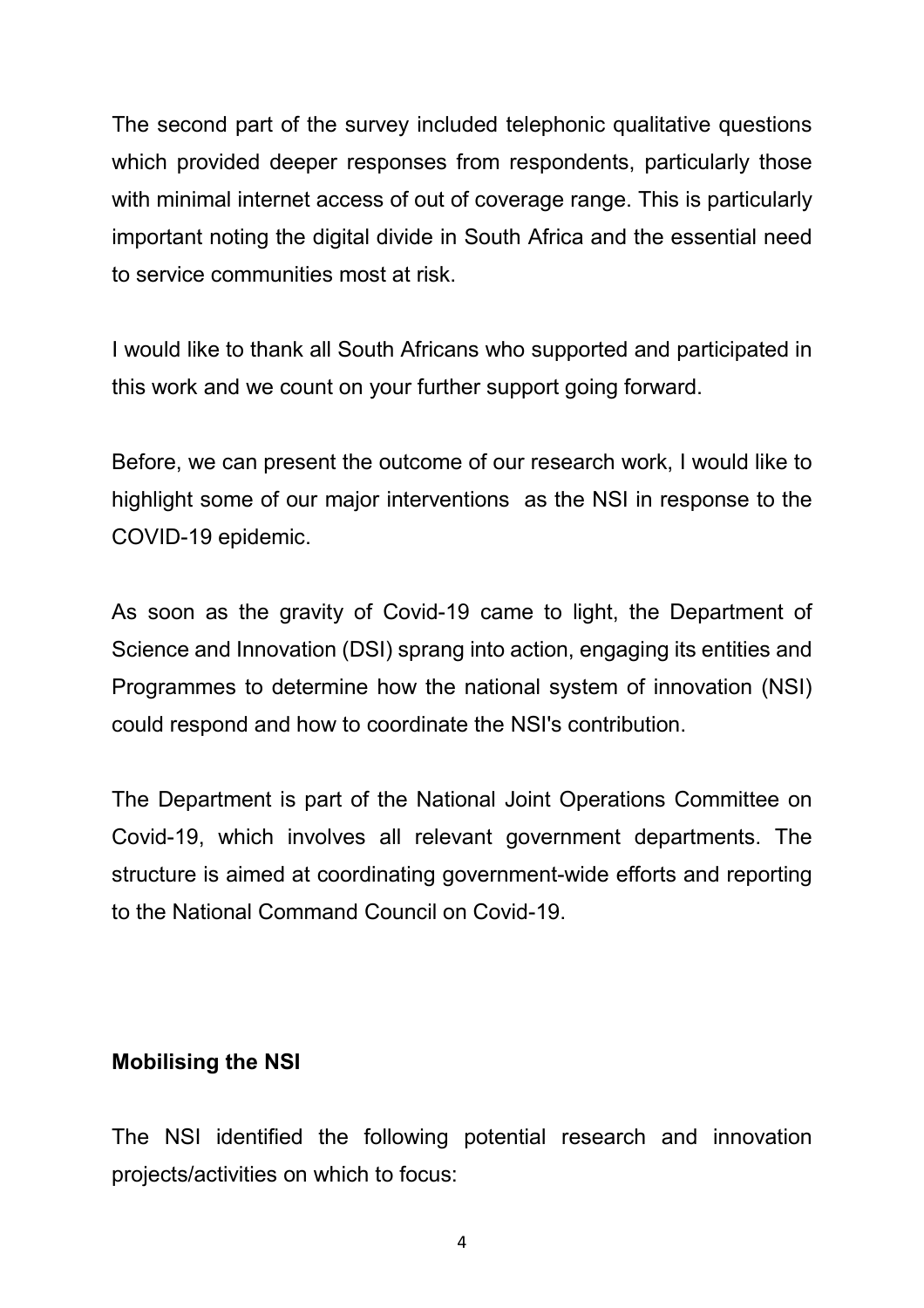- Diagnostic tests.
- Targeted surveillance.
- Therapeutic trials for treatment, including prophylactic treatment of health care workers and highly exposed individuals.
- Monoclonal antibodies, immunoglobulins and molecular epidemiology.
- Vaccine development.
- Data and evidence. Ventilators.

The entities involved to date in the NSI response are the Council for Scientific and Industrial Research (CSIR), the Technology Innovation Agency (TIA), the Human Sciences Research Council (HSRC), the South African Medical Research Council (SAMRC) and the South African National Space Agency (SANSA).

Programmes that are contributing include the Strategic Health Innovation Partnership (SHIP), the South African Centre for Epidemiological Modelling and Analysis (SACEMA), the Centre for the AIDS Programme of Research in South Africa (CAPRISA), the Centre of Excellence for Biomedical Tuberculosis Research, the Technology Stations Programme, and the TIA diagnostics and medical equipment programmes.

### **The search for a vaccine**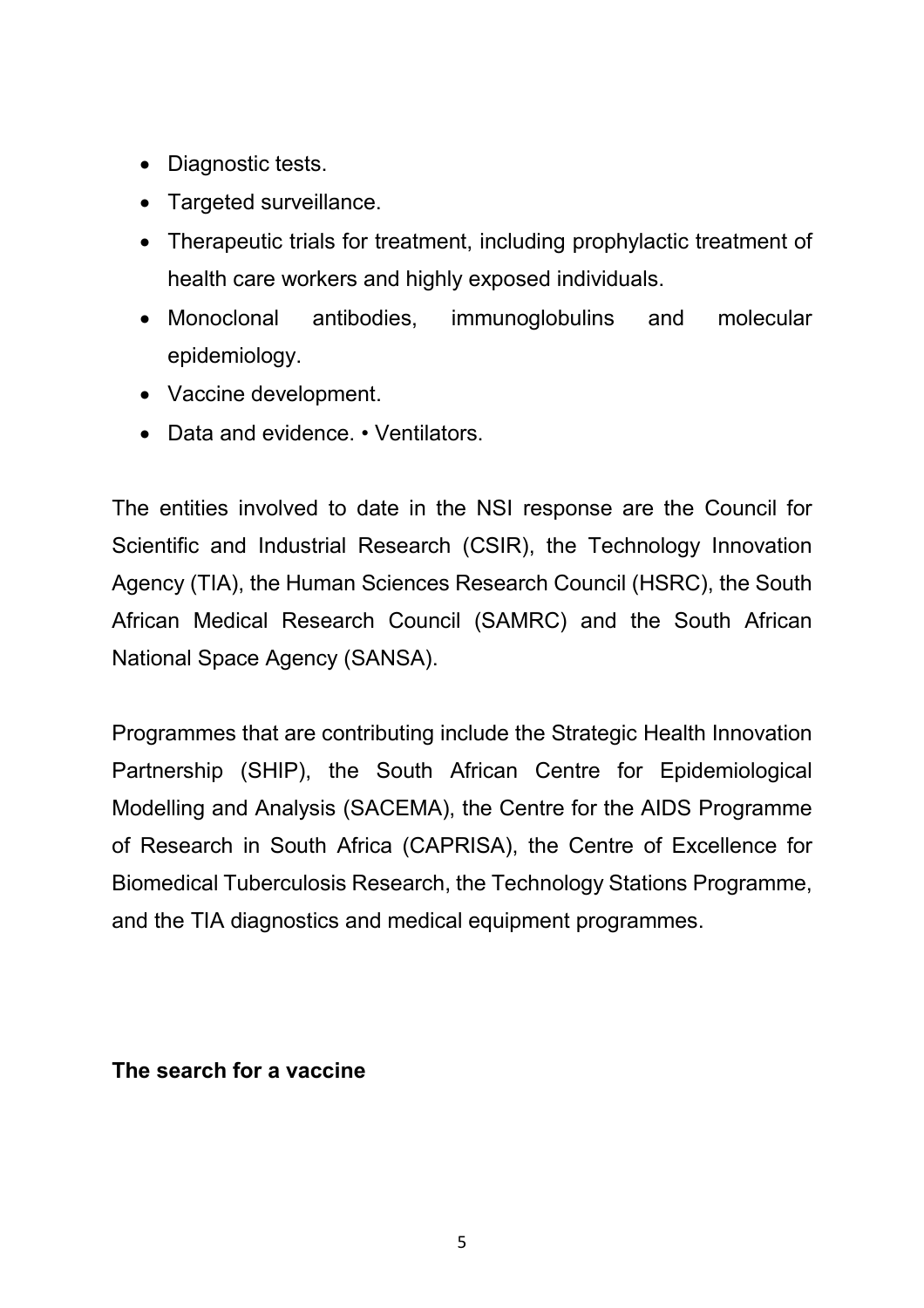No Covid-19 vaccine trials are currently being undertaken in South Africa. In terms of international vaccine research, two of the vaccines being investigated are based on plant expression systems.

The CSIR and University of Cape Town are using plant- based expression technologies (also called biopharming), and have proven their ability to locally produce vaccines in plant-based expression systems. Cape Bio Pharms is in discussion with Biovac to assist with final filtration, formulation and filling, should a plant-based vaccine be approved.

### **The Solidarity trial of Covid-19 treatments**

South Africa is participating in an international study of treatments for Covid-19 in hospitalised patients, who are receiving drug regimens believed to have an effect on the respiratory disease.

The Solidarity trial is coordinated by the World Health Organization (WHO), the main objective being to provide reliable estimates of the effects of antiviral treatments on in-hospital mortality. The secondary objective is to assess the effects of such antivirals on duration of hospital stay and on receipt of ventilation or intensive care.

The trial compares four treatment options against standard of care, to assess their relative effectiveness against Covid-19. By enrolling patients in multiple countries, the Solidarity trial aims to rapidly discover whether any of the drugs slow disease progression or improve survival. Other drugs can be added based on emerging evidence.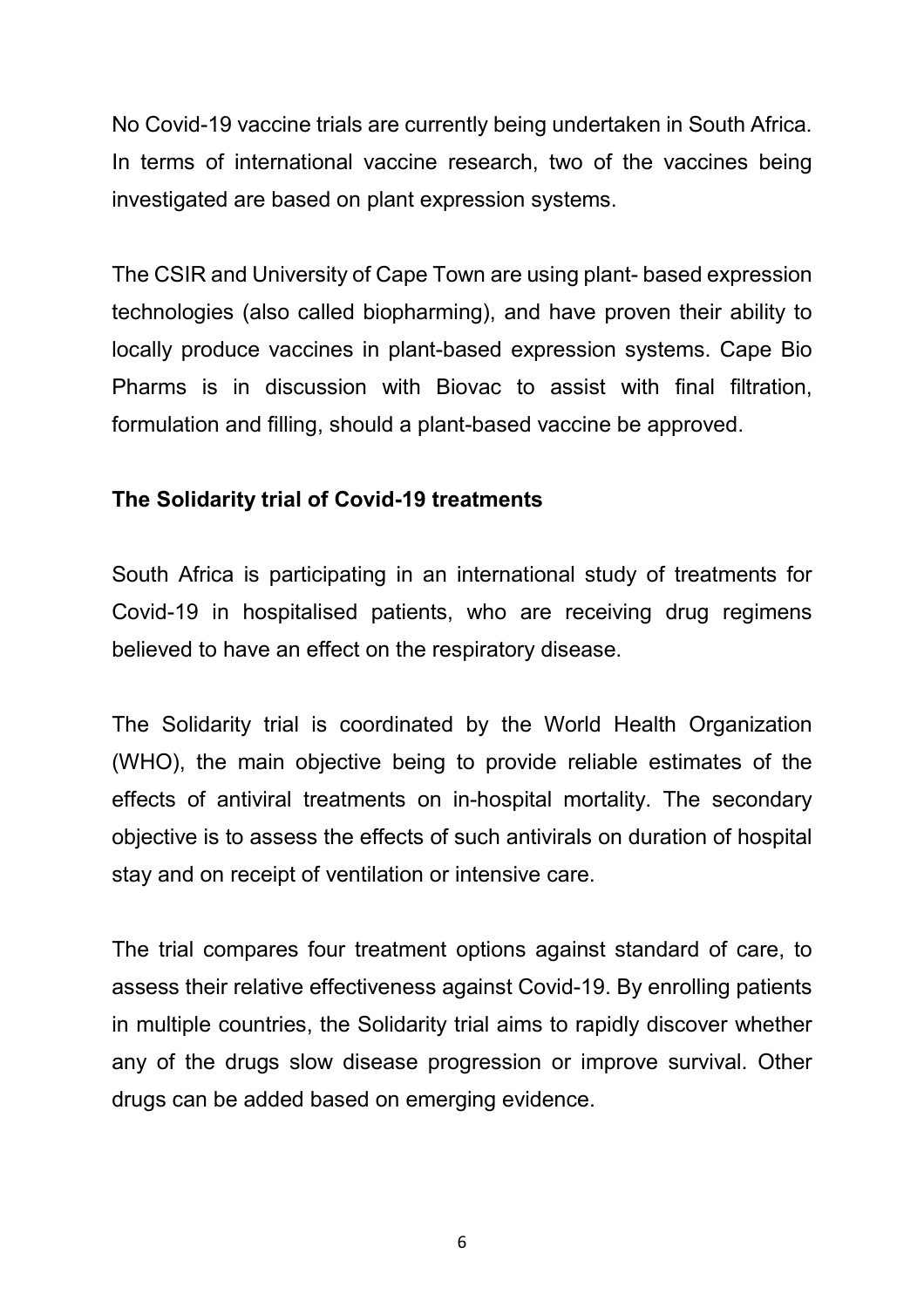Until there is sufficient evidence, the WHO has cautioned against physicians and medical associations recommending or administering these unproven treatments to patients with Covid-19, or people selfmedicating with them.

Meanwhile, the Department and the SAMRC are in discussion with the Medicines for Malaria Venture to explore the effectiveness of other antimalaria and TB drugs against Covid-19.

#### **The drive to produce ventilators**

It is now widely recognised that a key issue that will determine the success of responses to Covid-19 is the availability of adequate numbers of ventilators. Working with a range of parties, the DSI is part of a process to support efforts to formulate and implement strategies for the development and manufacture of ventilators in the country.

### **Covid-19 core situational awareness platform**

On the Thursday, 9 April, I hosted President Ramaphosa at the CSIR, home to the core situational awareness platform for COVID-19.

The centre, led by the Department of Health in partnership with the Department of Science and Innovation and its entity the CSIR, provides nearly real-time analytics and dashboards on the coronavirus outbreak per province, district, local municipality and ward. The platform also provides a single view of the reality of the spread of coronavirus across the country.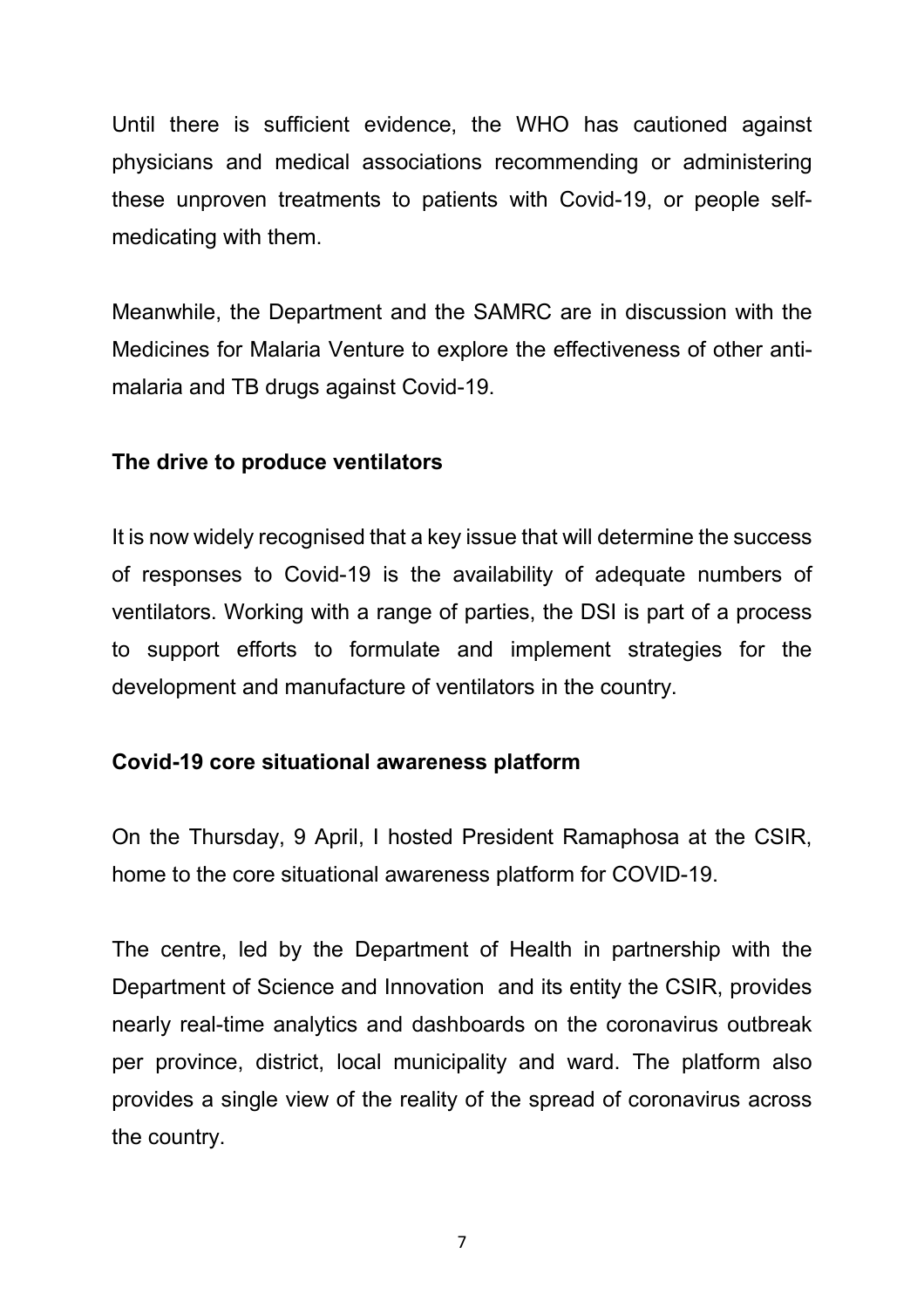The centre's particularly useful capability is the CMORE app, a mobile visualisation platform used by community health workers to record screening data and symptoms and transmit information to the centre. The app enables a near-live display of the results of the work being conducted by the Household Screening and Testing Programme.

The data and insights generated by the centre are a significant input for decision- making by the National Coronavirus Command Council chaired by the President.

The work being done at the centre produces detailed data not only on the spread of coronavirus but also minute detail on the availability of hospitals, hotels, lodges, boarding houses and schools that can be used in the fight against the pandemic.

Another Department of Science and Innovation entity involved in a data initiative is SANSA. The Space Agency is busy with the mapping of spaza shops to support the Department of Small Business Development in rolling out Covid-19 business support schemes.

### **Support for Covid-19 facilities**

The Department has also been approached by the Department of Public Works and Infrastructure to deploy fuel cells for some medical facilities in rural areas. The fuel cells are ready for roll-out, and while they were earmarked for another area, the process of rolling them out was put on hold due to Covid-19. Seven stationary fuel cell units are ready and no additional funding will be required for their deployment.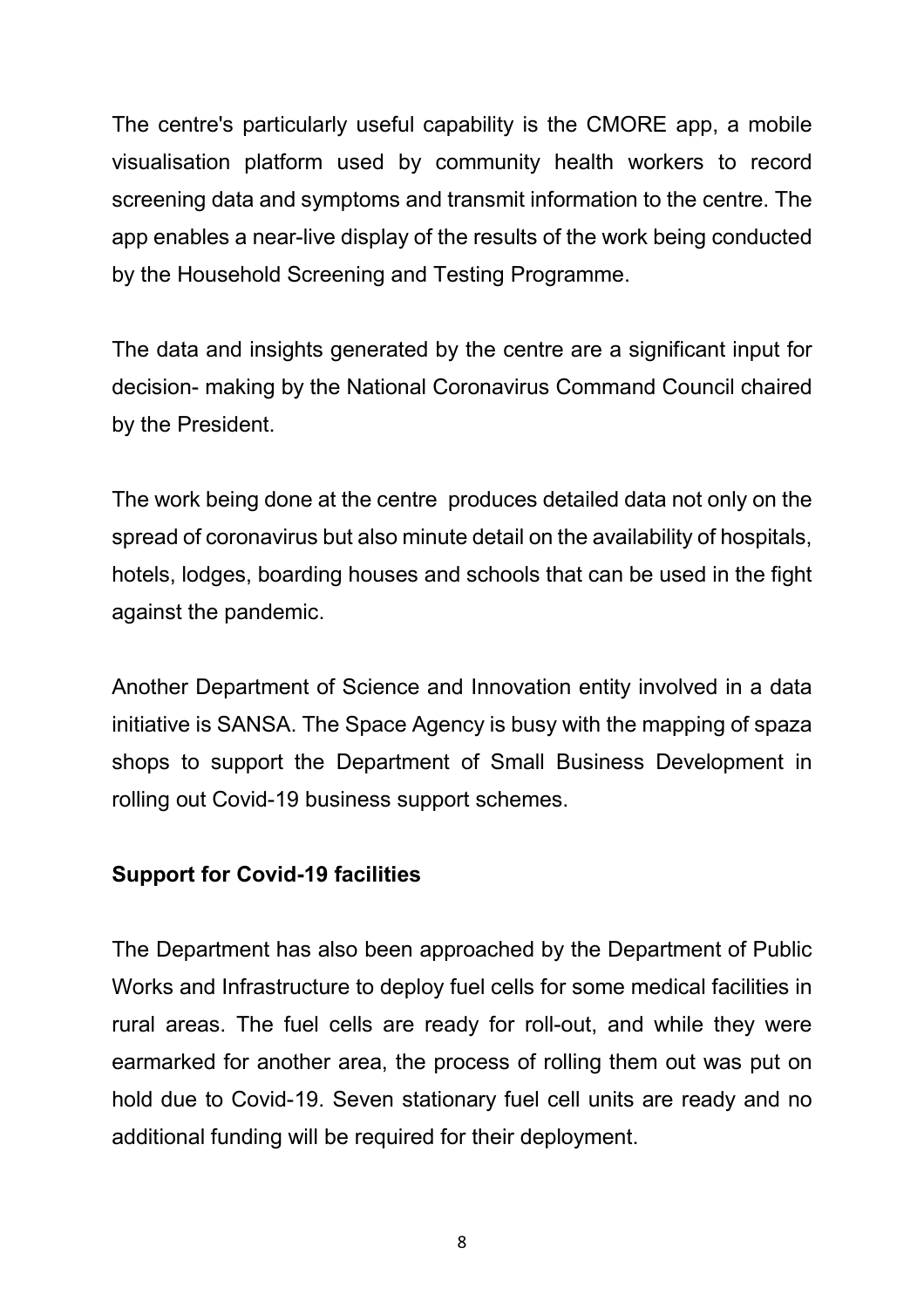## **International coordination of the Covid-19 response**

The Department of Science and Innovation is also leading various engagements with international partners looking at sharing experiences, benchmarking and identification of possible joint interventions, especially in the SADC and African region.

On 1 April 2020, through of International Cooperation and Resources, we led the South African delegation in the Organisation for Economic Cooperation and Development (OECD) discussion on "STI readiness in times of emergency: The Covid-19 response".

It was clear from this discussion that much still needs to be researched on Covid-19 and that a global response is necessary, as the virus has shown its disregard for borders, social standing and status of economic development.

The OECD session was followed on the  $3<sup>rd</sup>$  April by an engagement with the diplomatic community under the topic "Science diplomacy: Covid-19".

I thank all our stakeholders' and members of the public who when called upon rise above the occasion and contribute their time and resources in advancing our National System of Innovation.

We will keep on applying ourselves to our tasks, with the sole purpose of overcoming whatever challenges posed by the COVID-19 epidemic and beyond.